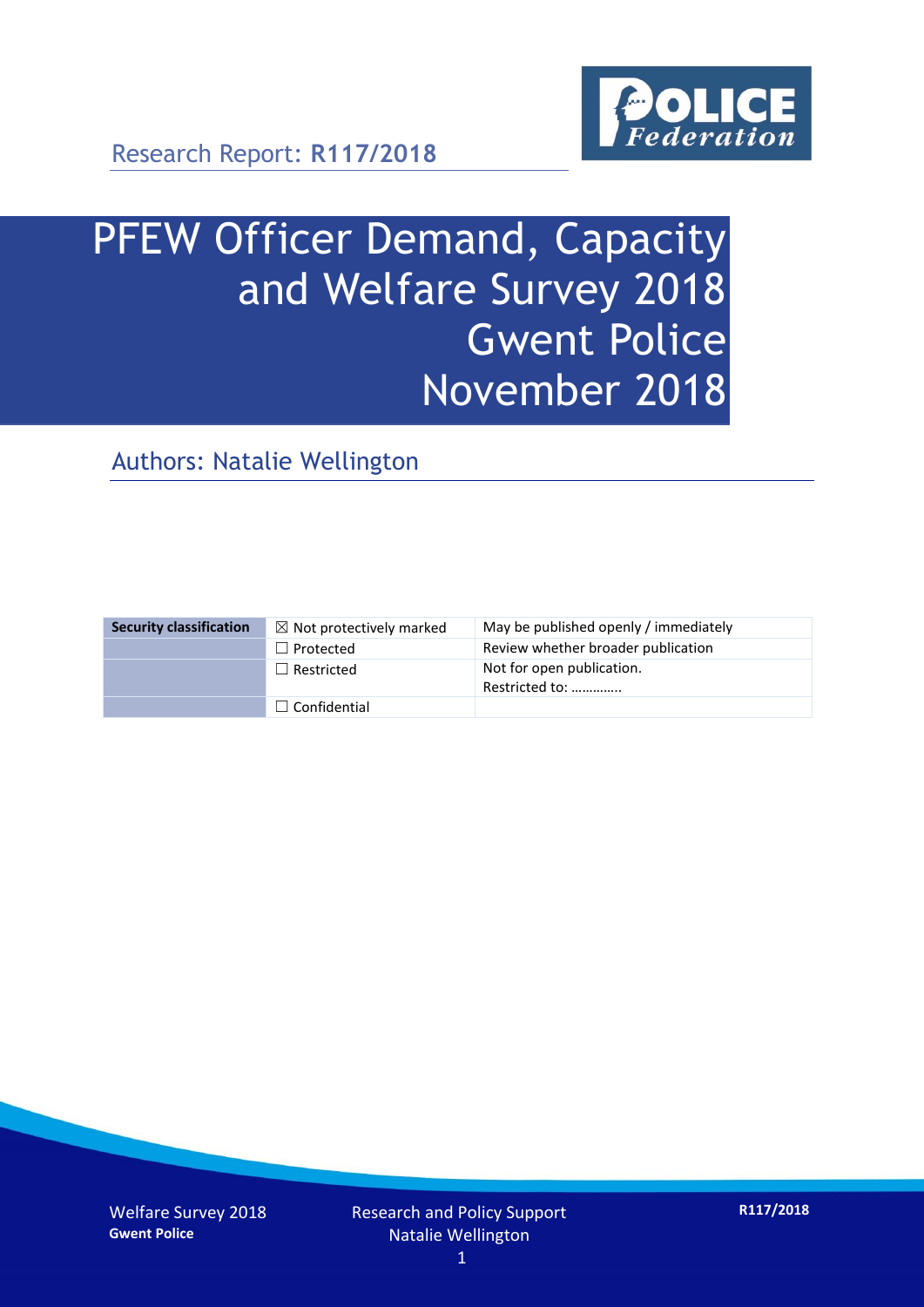### **FOREWORD**

#### **INTRODUCTION**

Over the last decade, the impact of reducing policing budgets on officer numbers has been considerable, with a 15% fall in officer numbers over a seven year period from a high of 142,056 in 2009 to 121,010 in March 2018. $^{\mathrm{i}}$  Evidence from a focus group study conducted by the PFEW<sup>ii</sup> highlighted that these reductions may be having a negative effect on officers individual wellbeing. It was within this context that the Police Federation of England and Wales (PFEW) began a biennial Demand, Capacity and Welfare Survey. The 2018 PFEW Officer Demand, Capacity and Welfare Survey is the second iteration of the survey.

This report provides a summary of responses to key questions from the 2018 PFEW Officer Demand, Capacity and Welfare Survey from respondents in Gwent Police.

Where appropriate, details of average responses from last year, or the police service as a whole, are also presented. However, differences across these figures have not been tested to assess whether they are statistically significant<sup>1</sup>; therefore any and all differences reported are for guidance only and must be treated with caution.

Force rankings have not been included, because not all differences are statistically significant. In addition, forces with fewer than 100 respondents were not provided with a force level report as their sample size was too small to be representative of the force as a whole and may have enabled identification of individuals based on their demographics.

Please be aware that the total number of responses for each item may vary slightly as not all items were answered by all respondents, and all percentages are rounded to the nearest whole number. In addition, the actual differences between any and all groups may be quite small and these details should be considered when interpreting the data.

-

 $<sup>1</sup>$  As all the data are derived from samples of the population, rather than the whole population, percentage figures calculated are strictly</sup> speaking estimates, rather than exact measures. This means that every figure has a margin of error associated with it. Hence a very small percentage difference year on year may be due to sampling, rather than to actual changes.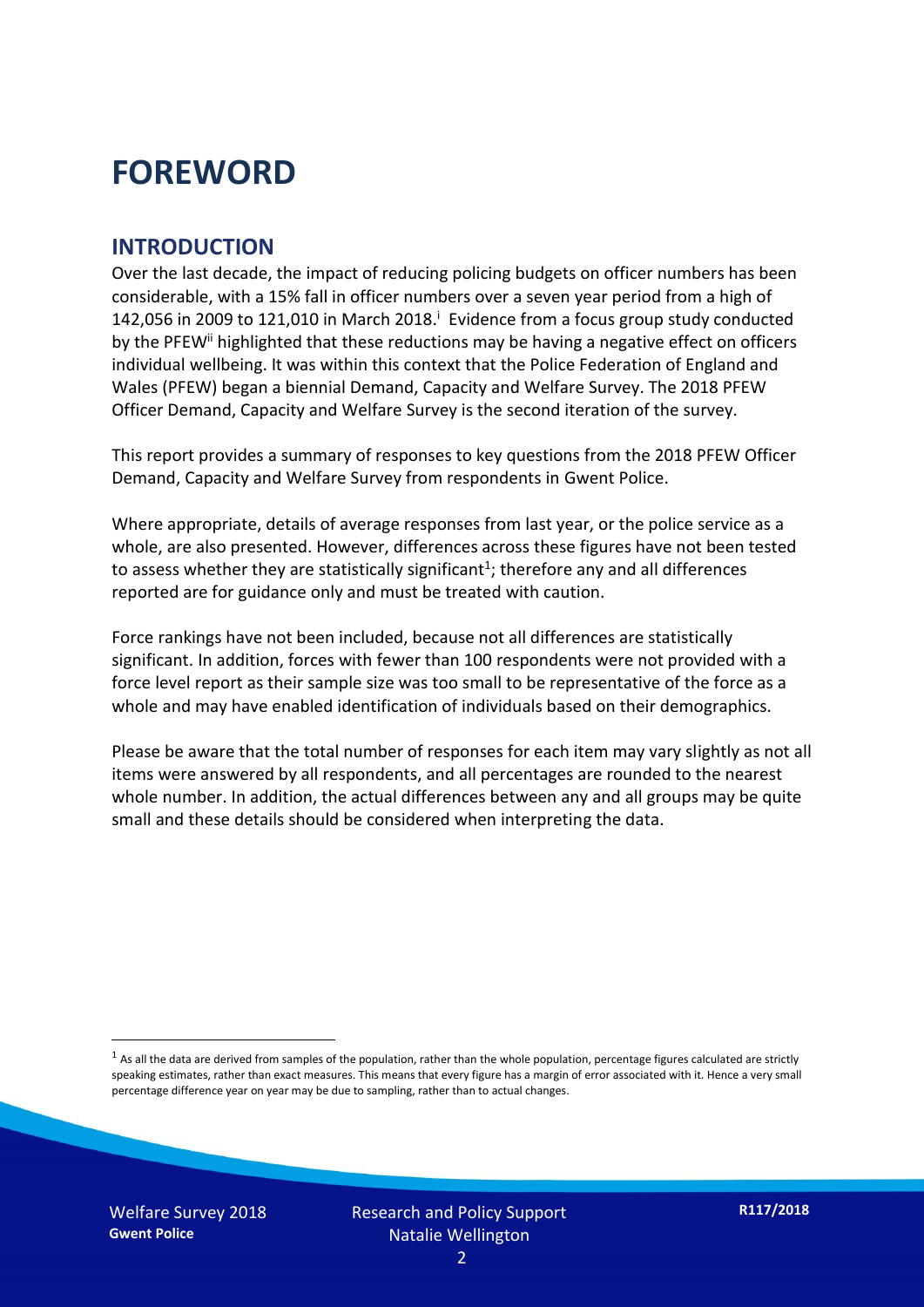#### **RESPONSE RATES AND DEMOGRAPHICS**

Survey responses were gathered over a six-week period between August and September 2018. All officers of the federated ranks in England and Wales were eligible to participate.

Analyses were conducted on a sample of 18,100 responses drawn from all 43 forces across England and Wales.<sup>2</sup> The national response rate for the 2018 survey was 15%.

Overall 4% of respondents (n=788) to the survey declined to state which force they belonged to. These responses have been included within the national data but are excluded from force-level analyses.

128 responses were received from Gwent Police, representing a response rate of around 10%.<sup>3</sup> The margin of error for this report has been calculated using the size of the sample and the population. At a 95% confidence level, this force report has a 8% margin of error. If the margin of error is less than 5%, it can be considered to be within the normal bounds of academic rigor.<sup>4</sup> If this threshold has not been met, the results from this report must be interpreted with caution.

69% of responses from Gwent Police were received from male officers and 28% of responses were from female officers. The other 3% preferred not to say. In regards to rank, 75% of respondents from Gwent Police were Constables, 16% were Sergeants, 6% were Inspectors, and 3% were Chief Inspectors. 5% of responses from Gwent Police were received from Black and Minority Ethnic (BME) officers.

-

 $2$  Data were removed where the respondent indicated they were not currently a police officer or they gave implausible answers – for full exclusion criteria, please see the full report.

<sup>3</sup> Based on March 2018 Home Office figures of officer headcount, for full details please see item ii in the reference section.

<sup>4</sup> The generally accepted academic standards is a 95% confidence level with a 5% (or less) margin of error.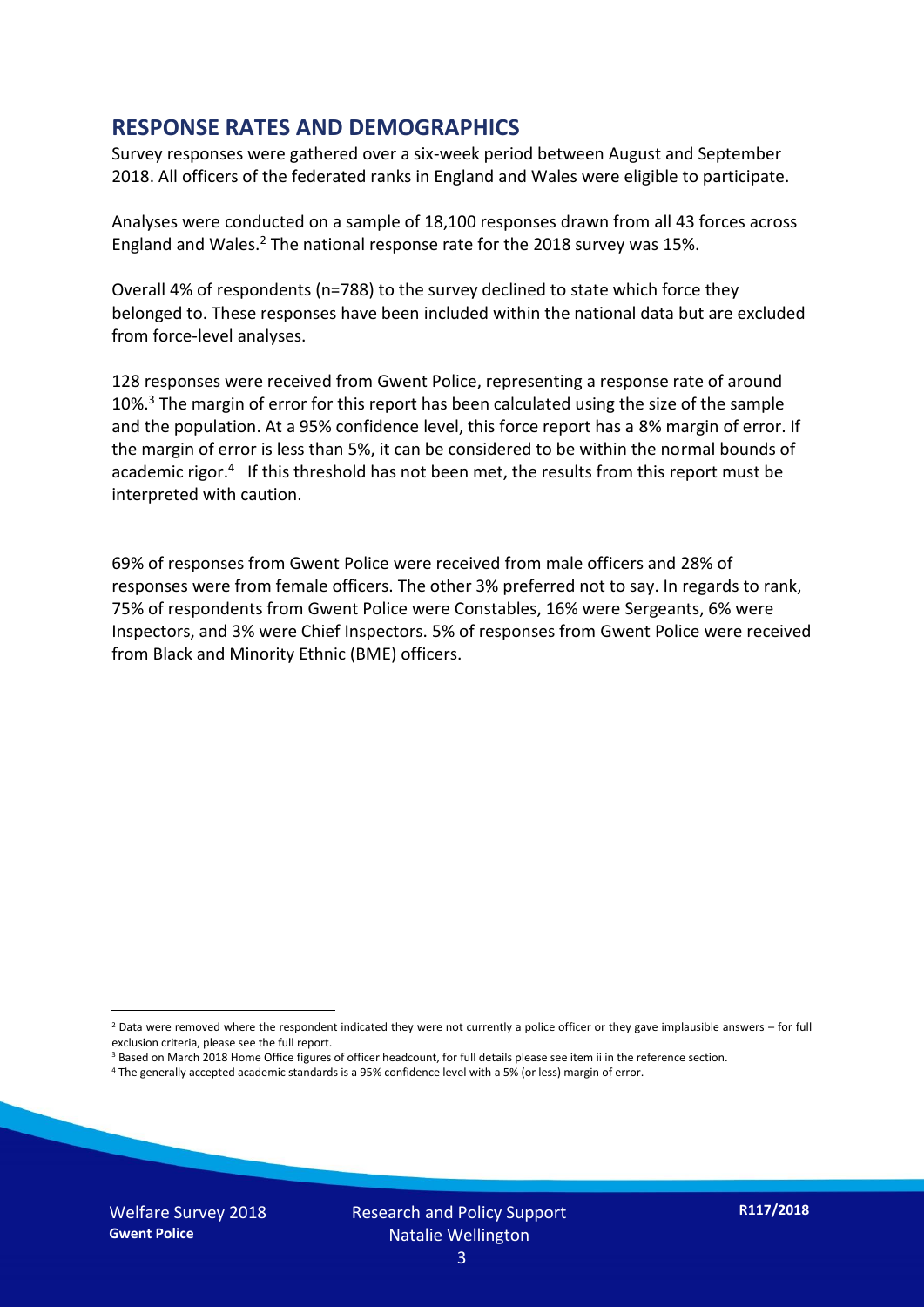### **INFOGRAPHIC**



#### **Who responded?**

**128** responses were received from Gwent Police, representing a **10%** response rate



Welfare Survey 2018 **Gwent Police**

Research and Policy Support Natalie Wellington 4

**R117/2018**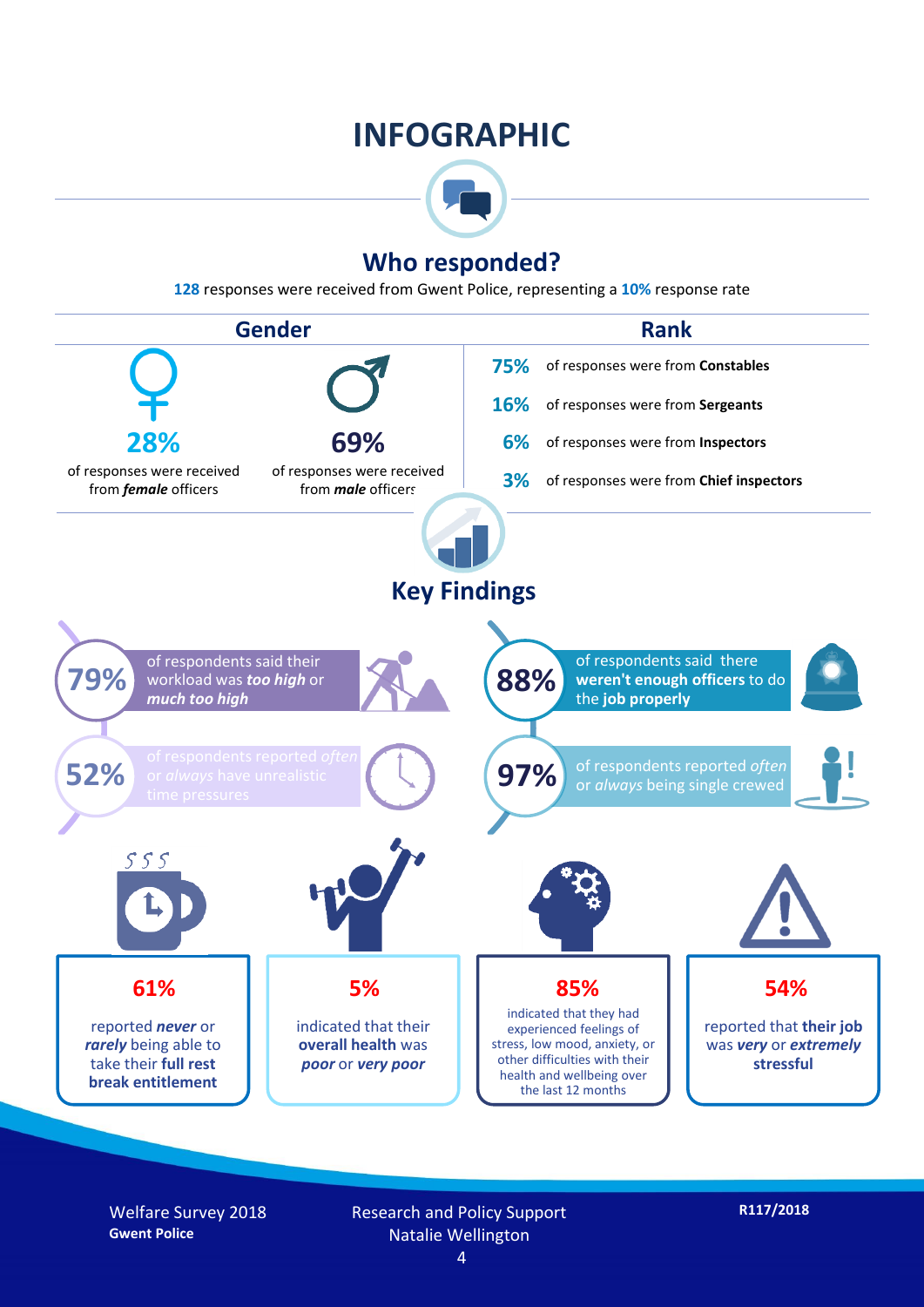### **Executive Summary**

- **128** responses were received from Gwent Police, representing a response rate of around **10%**.
- The average (mean) rating for overall Job satisfaction for respondents from Gwent Police was **4/10.**
- Frequent single crewing (often or always) was reported by **97%** of respondents from Gwent Police.
- **61%** of respondents from Gwent Police reported *never* or *rarely* being able to take their **full rest break entitlement***; higher than* the proportion in 2016.
- **79%** of respondents from Gwent Police said their **workload** was *too high* or *much too high; higher than* the proportion in 2016.
- **52%** of respondents from Gwent Police reported *often* or *always* **having unrealistic time pressures***; higher than* the proportion in 2016.
- **88%** of respondents from Gwent Police said there **weren't enough officers to do the job properly***; higher than* the proportion in 2016.
- **6%** said that they had **enough time engage in proactive policing** in their team/unit*; lower than* the proportion in 2016.
- **5%** of respondents from Gwent Police indicated that their **overall health** was *poor* or *very poor.*
- **85%** of respondents from Gwent Police indicated that they had **experienced feelings of stress, low mood, anxiety, or other difficulties with their health and wellbeing** over the last 12 months.
- **54%** of respondents from Gwent Police reported that their job was *very* or *extremely*  **stressful***; higher than* the proportion in 2016.
- **24%** of Gwent Police respondents reported that they had suffered **one or more injuries** that required medical attention as a result of **work-related violence** in the last year.
- **15%** of Gwent Police respondents reported that they had suffered **one or more injuries** that required medical attention as a result of **work-related accidents** in the last year.
- **33%** of respondents from Gwent Police felt that someone would be **treated differently (in a negative way)** if they disclosed difficulties with their mental health and wellbeing; *lower than* the proportion in 2016.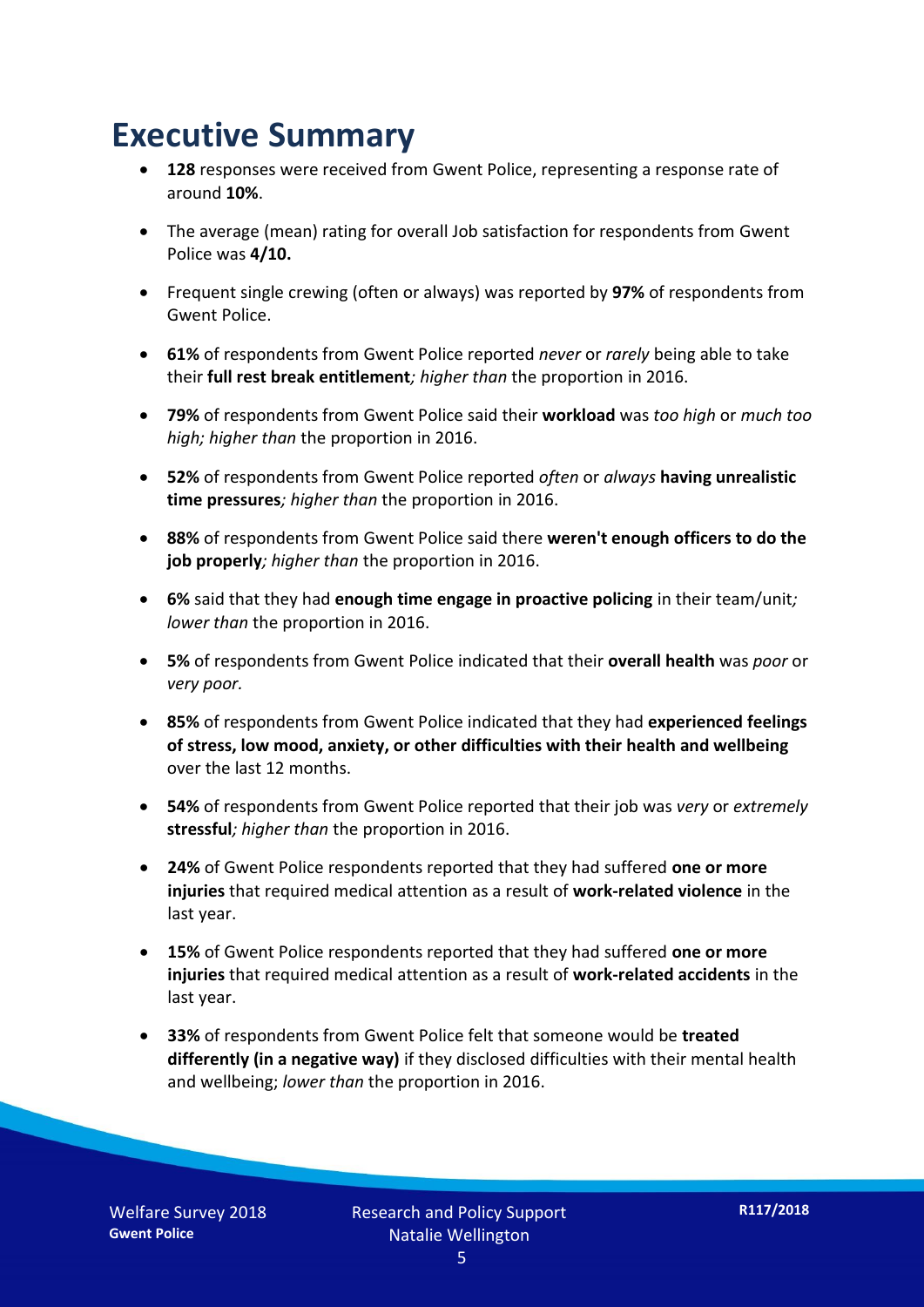## **1. WORKING ARRANGEMENTS**

#### **1.1. OVERALL JOB SATISFACTION**

Respondents were asked to rate their overall job satisfaction between 0 and 10, where 0 was 'not at all satisfied' and 10 was 'completely satisfied.'

The average (mean) rating for overall job satisfaction for respondents from Gwent Police was 4/10 (range 0-9), with 41% of respondents reporting an overall job satisfaction rating of 2 or less.

This can be compared to the National average of 4/10, and 32% of respondents reported an overall job satisfaction rating of 2 or less.

#### **1.2. SHIFTS**

7% of respondents from Gwent Police reported that their formal shift duration was more than the 8-10 hours advised by the Health and Safety Executive<sup>iii</sup> and the Police Negotiating Board,<sup>iv</sup> and 3% of respondents indicated a shift length of 12 hours or more.

7% of the national sample indicated that their formal shift duration was more than 8-10 hours, and 5% indicated a shift length of 12 hours or more.

#### **1.3. SINGLE CREWING**

Among respondents from Gwent Police, for whom this item was applicable, 97% reported being single crewed either *often* or *always* over the previous 12 month period. This can be compared with 75% of respondents from the national sample.

#### **1.4. BREAKS, REST DAYS AND ANNUAL LEAVE**

61% of respondents from Gwent Police reported *never* or *rarely being* able to take their full rest break entitlement, and 70% reported having had two or more rest days cancelled in the previous 12 month period. In addition, 37% of respondents from Gwent Police told us that they have not been able to take their full annual leave entitlement in the previous 12 month period.

Historical comparison for items relating to breaks, rest days and annual leave for **Gwent Police**, are provided in Table 1.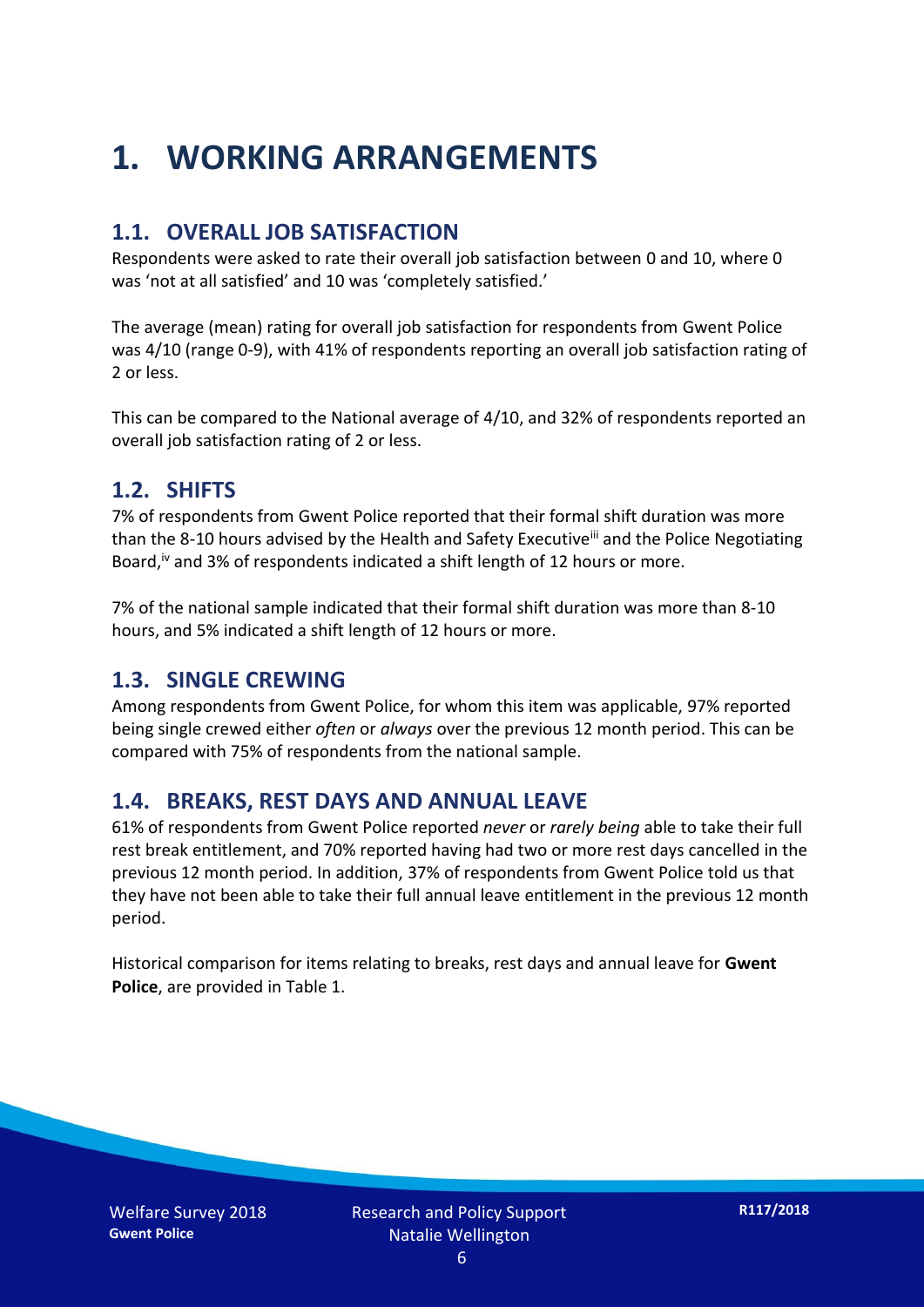| Table 1: Force level figures for breaks, rest days and<br>annual leave     | 2016 | 2018 |
|----------------------------------------------------------------------------|------|------|
| Reported being never or rarely able to take full rest<br>break entitlement | 54%  | 61%  |
| Reported having 2 or more rest days cancelled in the<br>previous 12 months | 81%  | 70%  |
| Reported being unable to take their full annual leave<br>entitlement       | 41%  | 37%  |

Historical comparisons for items relating to breaks, rest days and annual leave for the **police service as a whole**, are provided in the table below.

| Table 2: National figures for breaks, rest days and<br>annual leave        | 2016 | 2018 |
|----------------------------------------------------------------------------|------|------|
| Reported being never or rarely able to take full rest<br>break entitlement | 53%  | 52%  |
| Reported having 2 or more rest days cancelled in the<br>previous 12 months | 76%  | 67%  |
| Reported being unable to take their full annual leave<br>entitlement       | 33%  | 31%  |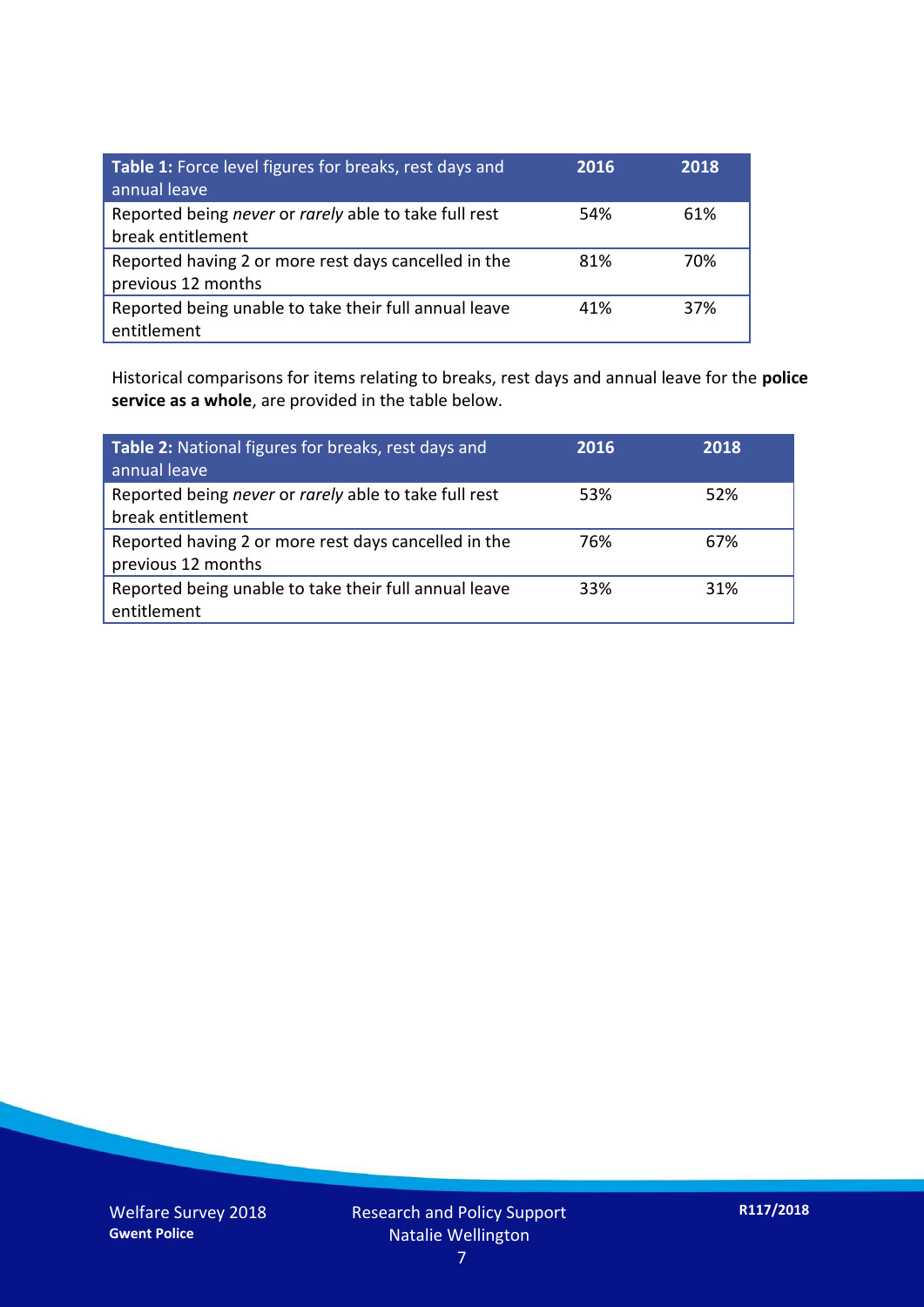## **2. DEMAND**

#### **2.1. WORKLOAD**

79% of respondents from Gwent Police told us that their workload is currently *too high*, or *much too high* – *higher than* the proportion from the national sample (72%) and *higher than* the proportion reported by Gwent Police in the 2016 Demand, Capacity and Welfare Survey.

#### **2.2. HSE MANAGEMENT STANDARDS**

The UK Health and Safety Executive published the Management Standards Indicator Tool (MSIT) to assist organisations in the assessment of workers exposure to dimensions of the psychosocial work environment that, if not properly managed, can lead to harm to health.<sup>v</sup> The 25-item version of the MSIT<sup>vi</sup> contains four items that measure job demands, which were included as part of the Demand, Capacity and Welfare Survey.

42% of respondents from Gwent Police told us that they *often* or *always* have unachievable deadlines, and 59% that they *often* or *always* have to neglect some tasks because they have too much to do.

Historical comparisons for the MSIT job demand items for **Gwent Police** are provided in the table below.

| Table 3: Force level figures for HSE MSIT job demands | 2016 | 2018 |
|-------------------------------------------------------|------|------|
| Often or always have unrealistic time pressures       | 39%  | 52%  |
| Often or always pressured to work long hours          | 34%  | 32%  |
| Often or always have to neglect some tasks because    | 45%  | 59%  |
| they have too much to do                              |      |      |
| Often or always have unachievable deadlines           | 34%  | 42%  |

Historical comparison for the MSIT job demand items for the **police service as a whole**, are provided in the table below.

| Table 4: National figures for HSE MSIT job demands | 2016 | 2018 |
|----------------------------------------------------|------|------|
| Often or always have unrealistic time pressures    | 35%  | 40%  |
| Often or always pressured to work long hours       | 26%  | 29%  |
| Often or always have to neglect some tasks because | 43%  | 54%  |
| they have too much to do                           |      |      |
| Often or always have unachievable deadlines        | 29%  | 38%  |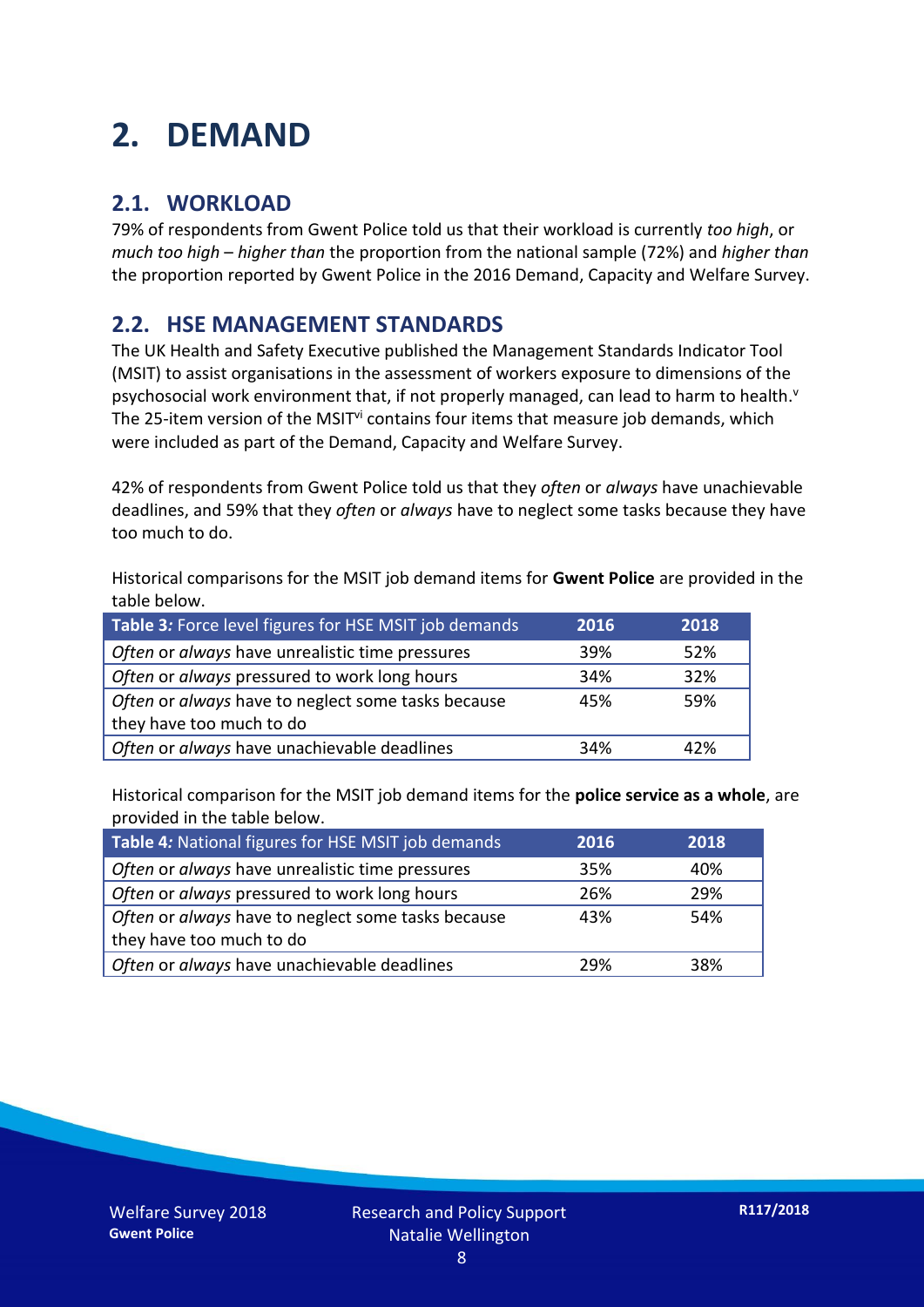#### **2.3. AMOUNT AND PACE OF WORK**

79% of respondents from Gwent Police *disagreed* or *strongly disagreed* that they were able to meet all of the conflicting demands on their time, whilst 6% *agreed* or *strongly agreed* that they had enough time engage in proactive policing in their team/unit. The proportion of officers from Gwent Police reporting to have enough time to engage in proactive policing is *lower than* the proportion in 2016.

Across the police service as a whole, 74% of respondents *disagreed* or *strongly disagreed* that they were able to meet all of the conflicting demands on their time and 90% *disagreed* or *strongly disagreed* that there are enough officers to manage all the demands made on their team/unit.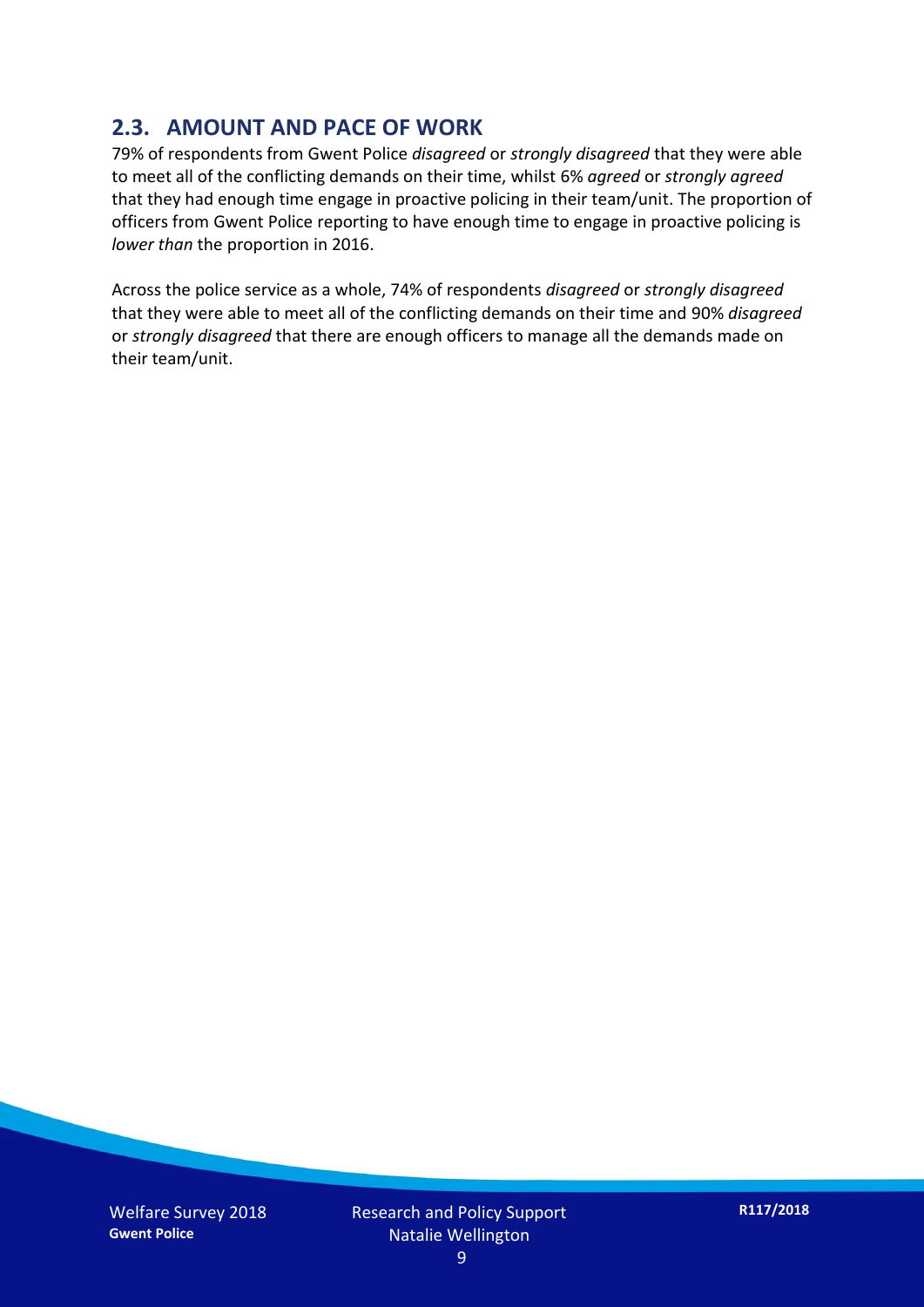## **3. CAPACITY**

#### **3.1. MINIMUM OFFICER STAFFING**

73% of respondents from Gwent Police indicated that their team or unit had a minimum officer staffing level.

Among respondents whose team or unit had a minimum officer staffing level, 38% indicated that this level was *never* or *rarely* achieved. This can be compared to 2016 where 35% of respondents from Gwent Police indicated that the minimum officer staffing level was *never* or *rarely* achieved.

#### **3.2. OFFICER STAFFING ARRANGEMENTS**

74% of respondents *disagreed* or *strongly disagreed* that the way officer staffing levels are determined in their team/unit seems to be effective; *lower than* the proportion reported in 2016.

Historical comparisons of two key items relating to capacity to deal with demand for **Gwent Police** are provided in the table below.

| Table 5: Force level figures for key items relating to capacity                                                     |                                                      |      |  |
|---------------------------------------------------------------------------------------------------------------------|------------------------------------------------------|------|--|
| <b>Statements</b>                                                                                                   | % of respondents who<br>disagreed with the statement |      |  |
|                                                                                                                     | 2016                                                 | 2018 |  |
| There are enough officers in my team/unit for me to do<br>my job properly                                           | 83%                                                  | 88%  |  |
| In my experience, we generally have enough officers to<br>manage all the demands being made on us as a<br>team/unit | 91%                                                  | 94%  |  |

Historical comparisons of the same items for the **police service as a whole** are provided in the table below.

| Table 6: National figures for key items relating to capacity                                                        |                                                      |      |  |  |
|---------------------------------------------------------------------------------------------------------------------|------------------------------------------------------|------|--|--|
| <b>Statements</b>                                                                                                   | % of respondents who<br>disagreed with the statement |      |  |  |
|                                                                                                                     | 2016                                                 | 2018 |  |  |
| There are enough officers in my team/unit for me to do<br>my job properly                                           | 78%                                                  | 83%  |  |  |
| In my experience, we generally have enough officers to<br>manage all the demands being made on us as a<br>team/unit | 85%                                                  | 90%  |  |  |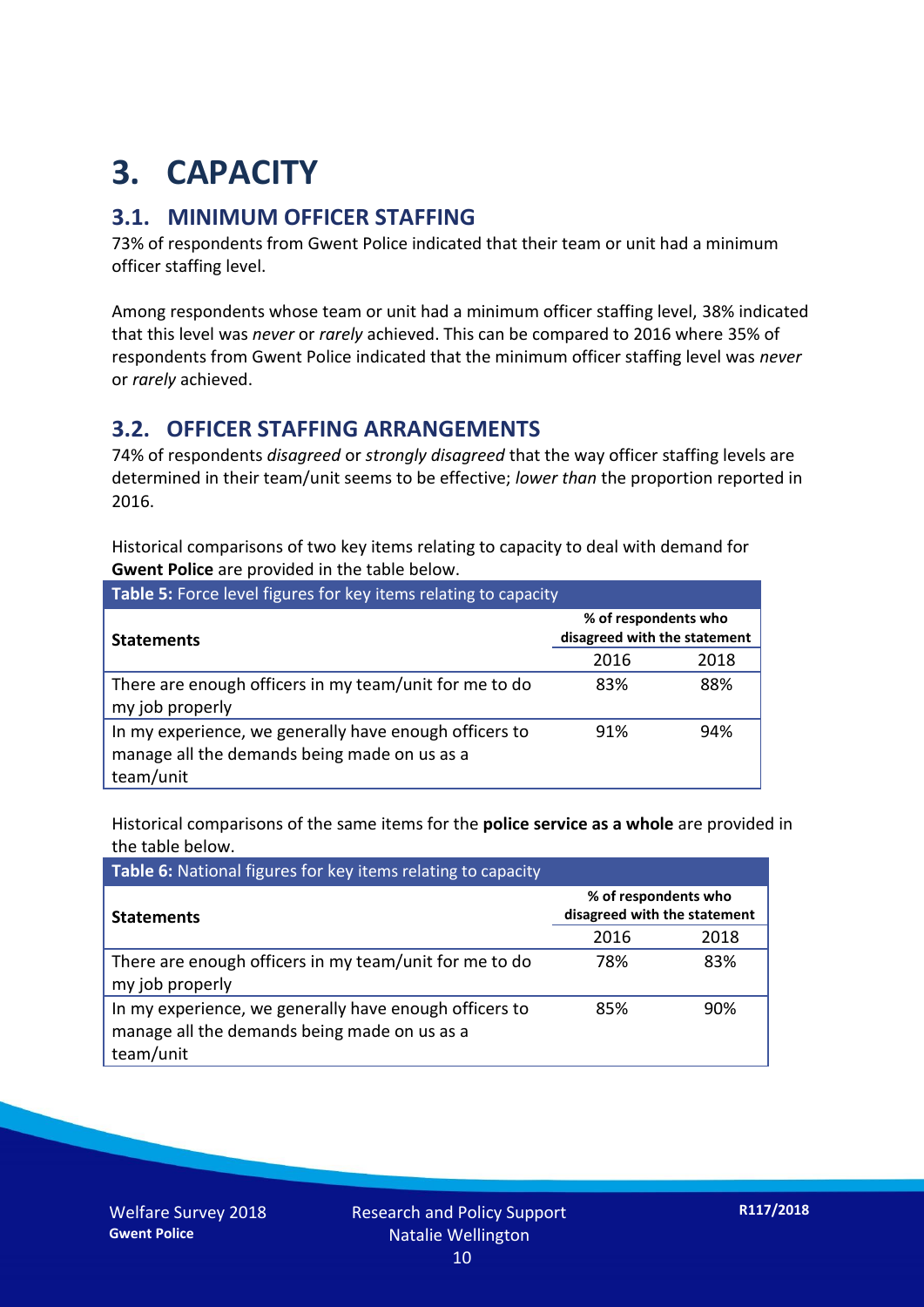## **4. HEALTH AND WELLBEING**

#### **4.1. OVERALL LIFE SATISFACTION**

Respondents were asked to rate their overall life satisfaction between 0 and 10, where 0 was 'not at all satisfied' and 10 was 'completely satisfied.'

The average (mean) rating for overall life satisfaction for respondents from Gwent Police was 5/10 (range 0-9). 18% of respondents reported life satisfaction rating of 2 or less.

These results can be compared to the National average of 6/10, with 15% of respondents reporting an overall life satisfaction rating of 2 or less.

#### **4.2. OVERALL PHYSICAL HEALTH**

Participants were asked to rate their overal health on a scale from *very good* to *very poor*. An historical comparison for both national and local figures for this item are below.

| Table 7: Self-rated overall physical health |                       | 2016 | 2018 |
|---------------------------------------------|-----------------------|------|------|
| <b>Force level figures</b>                  | Very poor             | 2%   | 2%   |
|                                             | Poor                  | 8%   | 3%   |
|                                             | Neither good nor poor | 25%  | 18%  |
|                                             | Good                  | 47%  | 57%  |
|                                             | Very good             | 18%  | 20%  |
| <b>National figures</b>                     | Very poor             | 1%   | 1%   |
|                                             | Poor                  | 11%  | 6%   |
|                                             | Neither good nor poor | 23%  | 17%  |
|                                             | Good                  | 53%  | 54%  |
|                                             | Very good             | 13%  | 23%  |

#### **4.3. SINGLE ITEM INDICATOR OF STRESS**

Work related stress was measured using a single-item measure. 54% of respondents from Gwent Police presented with a non-diagnostic case of work-related stress.<sup>vii</sup>

This is *higher than* the proportion reported in the 2016 iteration of this survey and *higher than* the proportion reported in this year's national results.

Stress outside of work was assessed using an adaptation of the work-related stress measure. 17% of respondents from Gwent Police presented with a non-diagnostic case of stress outside of work.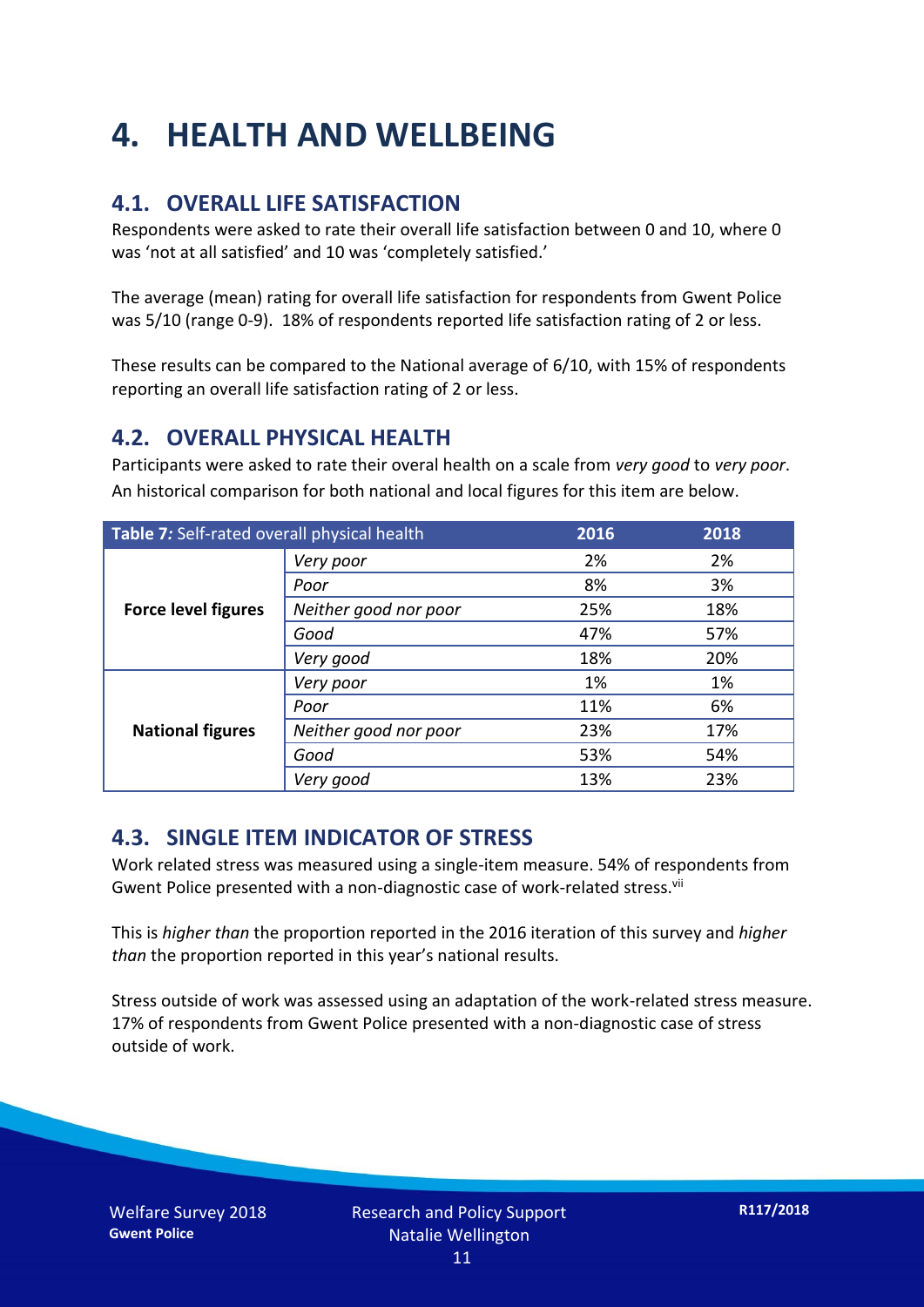#### **4.4. SINGLE ITEM INDICATOR FOR MENTAL HEALTH**

A top-level broad overview of mental wellbeing was established using an item that asked respondents to indicate whether they had experienced feelings of stress, low mood, anxiety, or other difficulties with their health and wellbeing over the last 12 months.

85% of respondents from Gwent Police indicated that they had experienced feelings of stress, low mood, anxiety, or other difficulties with their health and wellbeing over the last 12 months; with 92% also indicating that these feelings were caused, or made worse by work.

#### **4.5. MENTAL WELLBEING**

Mental wellbeing can be broadly conceptualized as having two dimensions. The first concerns positive affect (i.e. pleasurable aspects of wellbeing such as feelings of optimism, cheerfulness, and relaxation). The second concerns psychological functioning (i.e. such as clear thinking, self-acceptance, personal development, competence, and autonomy).

To investigate mental wellbeing in more detail the two-dimensional structure of mental wellbeing described above was assessed using the short Warwick-Edinburgh Mental Wellbeing Scale (SWEMWBS). viii The scale asks individuals to rate their experience during the last two weeks for seven positively framed statements.

SWEMWBS findings for **Gwent Police** are presented in the table below alongside those for national sample for 2016 and 2018.

**Table 8**: % of respondents that reported experiencing the following positive aspects of wellbeing *rarely* or *none of the time* over the previous 2 weeks

| <b>SWEMWBS item</b>                           | <b>National figures</b> |      | <b>Force level figures</b> |      |
|-----------------------------------------------|-------------------------|------|----------------------------|------|
|                                               | 2016                    | 2018 | 2016                       | 2018 |
| I've been feeling optimistic about the future | 62%                     | 36%  | 74%                        | 35%  |
| I've been feeling useful                      | 28%                     | 25%  | 31%                        | 29%  |
| I've been feeling relaxed                     | 60%                     | 48%  | 67%                        | 53%  |
| I've been dealing with problems well          | 20%                     | 19%  | 25%                        | 16%  |
| I've been thinking clearly                    | 16%                     | 16%  | 23%                        | 18%  |
| I've been feeling close to other people       | 34%                     | 28%  | 41%                        | 32%  |
| I've been able to make up my own mind         | 13%                     | 10%  | 15%                        | 14%  |
| about things                                  |                         |      |                            |      |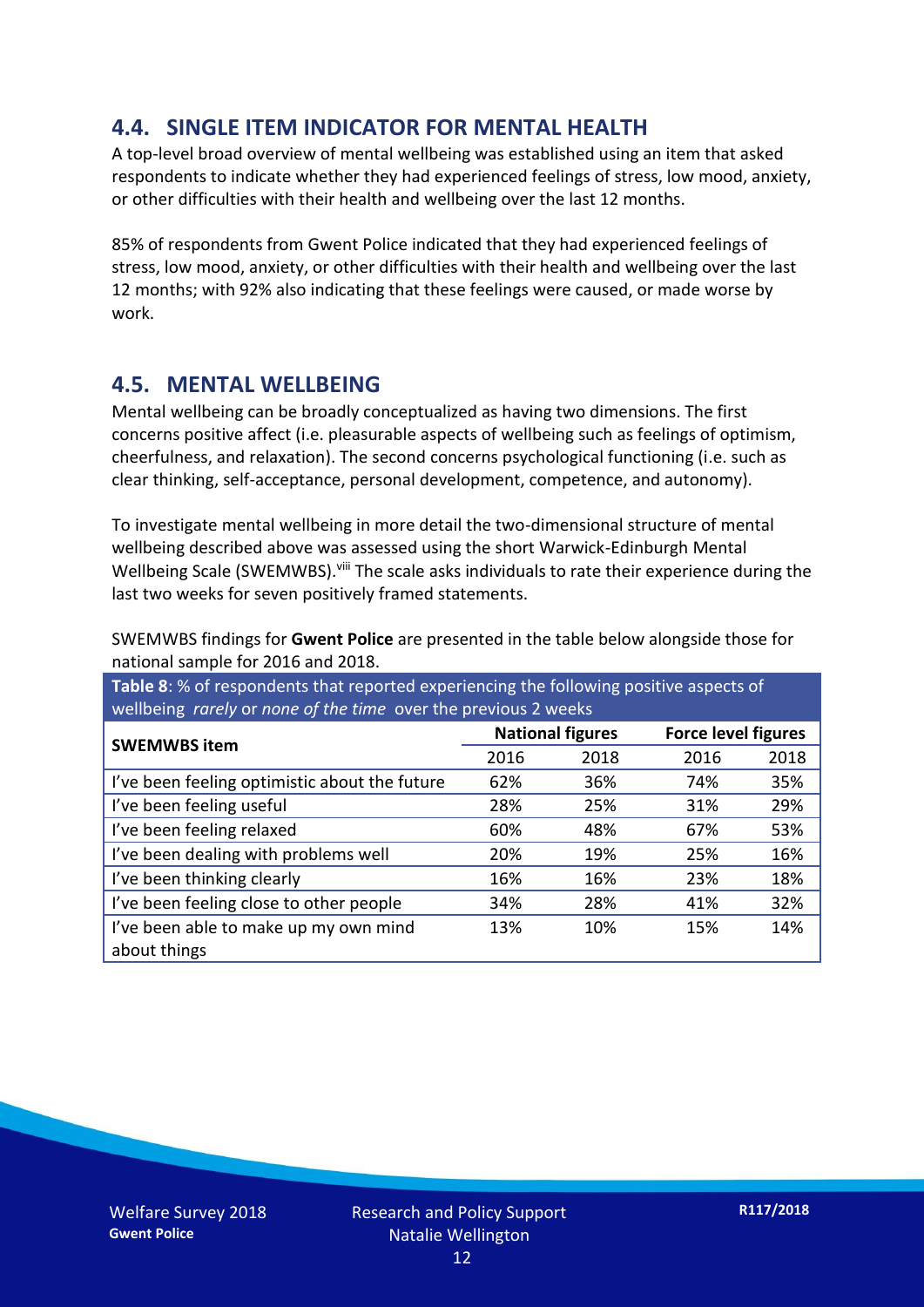#### **4.6. HELP SEEKING**

A question was applied to identify those who had ever **sought help** for feelings of stress, low mood, anxiety, or any other difficulties with mental health and wellbeing. Examples of sources of help were provided including GP, occupational health department, psychologist, therapist, and counsellor.

34% of responses from Gwent Police had previously sought help for feelings of stress, low mood, anxiety or other difficulties with their mental health and wellbeing, 51% of which had done so within the last 12 months.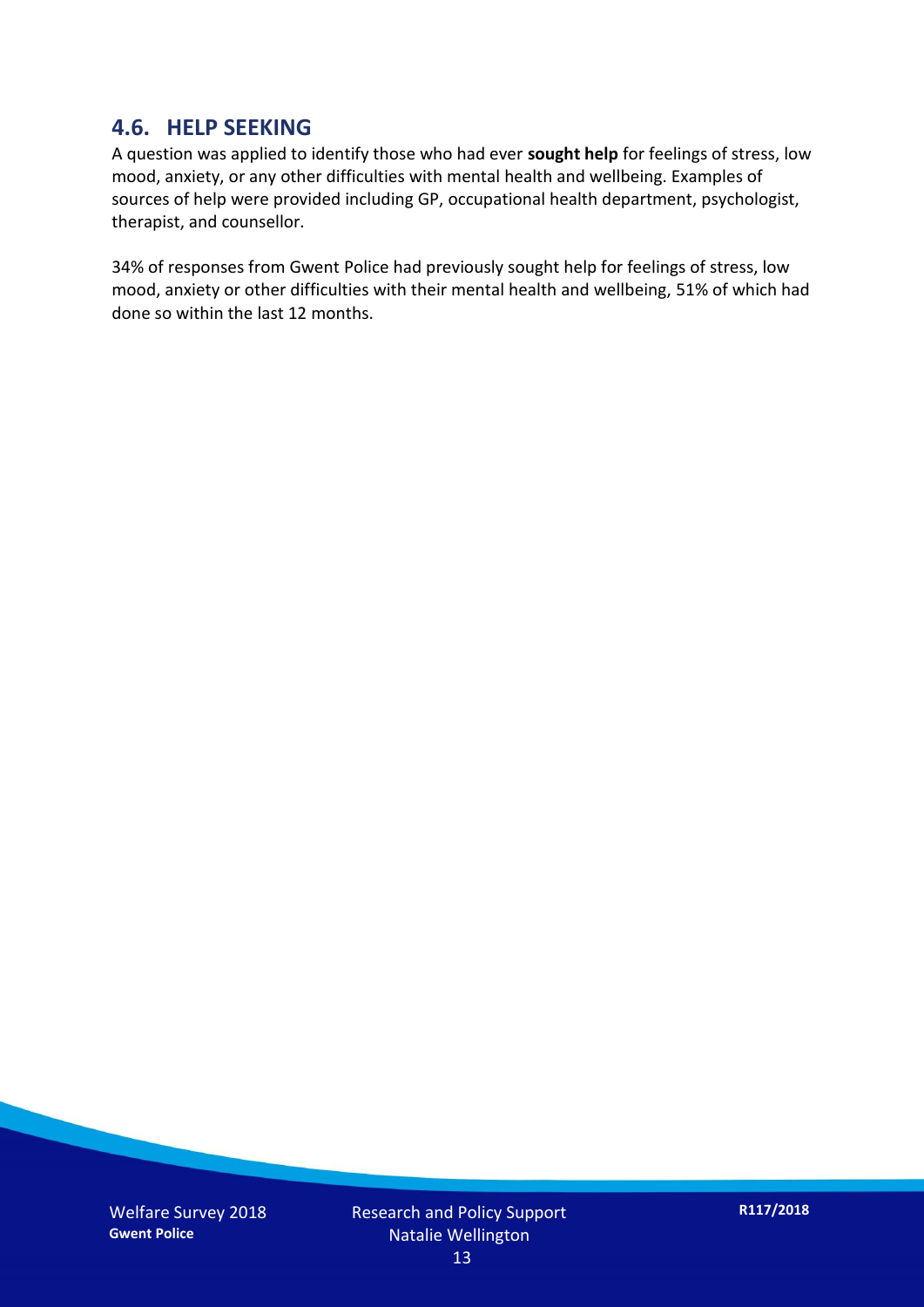### **5. ABSENCE BEHAVIOUR**

#### **5.1. ABSENCE**

47% of respondents from Gwent Police reported one or more days of sickness absence and 44% of respondents indicated that at least one day of their sickness absence was attributable to stress, depression, or anxiety.

The national proportion of respondents who had taken one or more days of sickness absence was 56% and 32% of respondents indicated that at least one day of their sickness absence was attributable to stress, depression, or anxiety.

#### **5.2. PRESENTEEISM AND LEAVEISM**

Presenteeism is the act of attending work while ill. This has been shown to be associated with subsequent health decline, particularly in relation to burnout,  $\alpha$  and can to lead to elevated absenteeism.<sup>x</sup> Moreover, evidence suggests that presenteeism can compound the effects of the initial illness and negatively influence job satisfaction, resulting in negative job attitudes and withdrawal from work.<sup>xi</sup>

Leaveism is a recently coined term to describe hidden sickness absence and work undertaken during rest periods, including using allocated time off such as annual leave entitlements to take time off when they are in fact unwell.

Findings for Gwent Police are presented in the graph below.





Welfare Survey 2018 **Gwent Police**

Research and Policy Support Natalie Wellington 14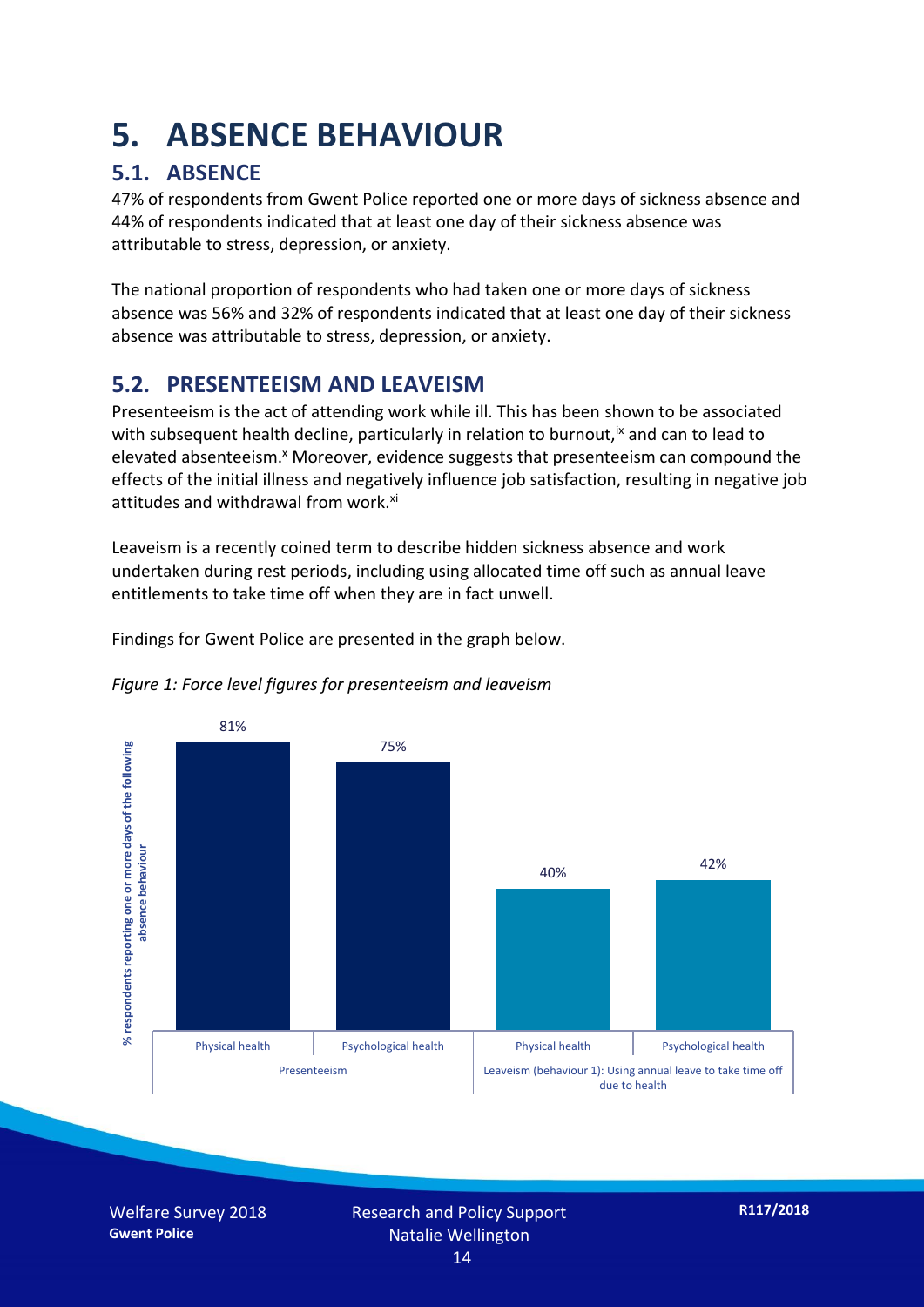### **6. Violence and physical injuries**

#### **6.1. VIOLENCE**

Verbal and physical violence was assessed using four questions regarding how often officers received verbal insults, verbal threats, unarmed physical attacks, and attacks with a weapon from members of the public over the previous 12 months. Findings are presented in the table below.

**Table 9:** Force level figures for frequency of verbal and physical violence from members of the public

| <b>Type of violent victimisation</b>               | % of respondents indicating frequency<br>of experience as at least once a week |      |  |
|----------------------------------------------------|--------------------------------------------------------------------------------|------|--|
|                                                    | 2016                                                                           | 2018 |  |
| Verbal insults (e.g., swearing, shouting, abuse)   | 43%                                                                            | 46%  |  |
| Verbal threats (e.g., threat of hitting, threat of | 24%                                                                            | 25%  |  |
| kicking)                                           |                                                                                |      |  |
| *Spitting assaults (i.e. being deliberately spat   |                                                                                | 2%   |  |
| upon)                                              |                                                                                |      |  |
| Unarmed physical attacks (e.g., struggling to      | 14%                                                                            | 14%  |  |
| get free, wrestling, hitting, kicking)             |                                                                                |      |  |
| Use of a deadly weapon (e.g., stick, bottle, axe,  | 2%                                                                             | 1%   |  |
| firearm)                                           |                                                                                |      |  |

\*Spitting assaults data was only available from 2018.

#### **6.2. INJURIES**

24% of Gwent Police respondents reported that they had suffered one or more injuries that required medical attention as a result of work-related **violence** in the last year – losing more than 71 days in sickness absence.

This is *higher than* the proportion reporting one or more injuries as a result of work-related **violence** than reported in the 2016 iteration of this survey and *higher than* the proportion compared to this year's national results.

15% of Gwent Police respondents also reported that they had suffered one or more injuries that required medical attention as a result of work-related **accidents** in the last year – losing more than 39 days in sickness absence.

This is *lower than* the proportion reporting one or more injuries as a result of work-related **accidents** in the 2016 iteration of this survey and *the same as* the proportion compared to this year's national results.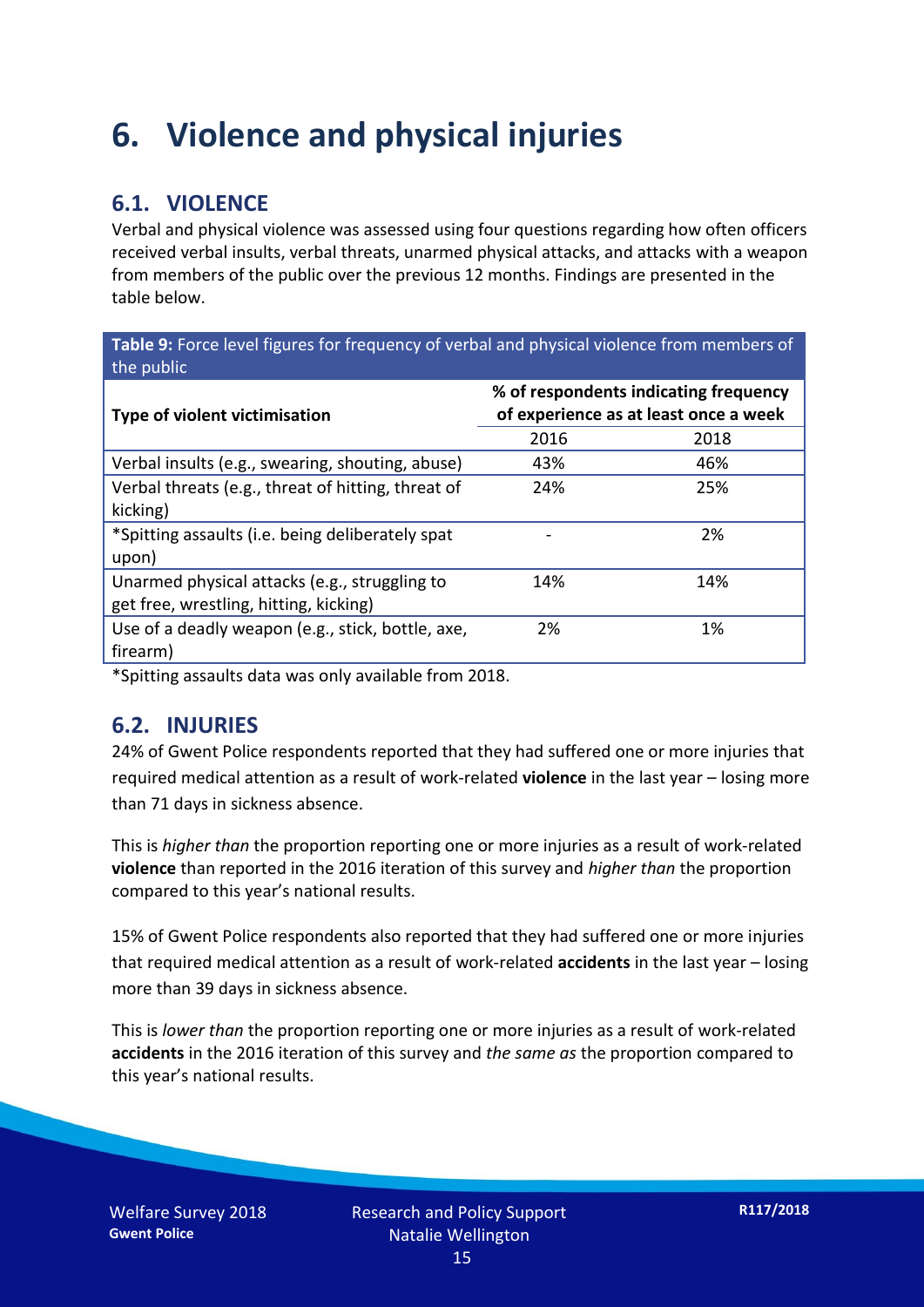## **7. ORGANISATIONAL SUPPORT: MENTAL HEALTH & WELLBEING**

Participants who indicated that they had sought help for difficulties with mental health and wellbeing were presented with additional questions concerning disclosure to a line manager.

#### **7.1. DISCLOSURE**

80% of respondents from Gwent Police, for whom it was applicable, reported that they had disclosed seeking mental health and wellbeing support to their line managers. This can be compared with 75% from the same survey in 2016.

#### **7.2. REASONS FOR NON-DISCLOSURE**

Respondents who did not disclose to their line managers that they had sought mental health and wellbeing support, were asked to indicate why. Findings are presented in the table below.

| Table 10: Reasons for non-disclosure                        |                     |          |
|-------------------------------------------------------------|---------------------|----------|
|                                                             | % of total mentions |          |
| <b>Item</b>                                                 | Force level         | National |
|                                                             | figures             | figures  |
| I was worried that my other colleagues would find out       | 7%                  | 10%      |
| I thought it would negatively affect my opportunities for   | 14%                 | 11%      |
| promotion and/or specialising                               |                     |          |
| It wasn't affecting my work                                 | 4%                  | 7%       |
| I didn't want to be treated differently (in a negative way) | 11%                 | 13%      |
| I felt it was a personal matter                             | 18%                 | 20%      |
| I have had negative experiences of disclosing in the past   | 18%                 | 6%       |
| I thought it would have a negative impact on my career      | 7%                  | 10%      |
| There is a negative attitude in the police service towards  | 18%                 | 12%      |
| people who experience difficulties with their mental health |                     |          |
| and wellbeing                                               |                     |          |
| I did not think my line manager would treat me with         | 4%                  | 7%       |
| empathy                                                     |                     |          |
| For reasons other than those listed above                   | 0%                  | 4%       |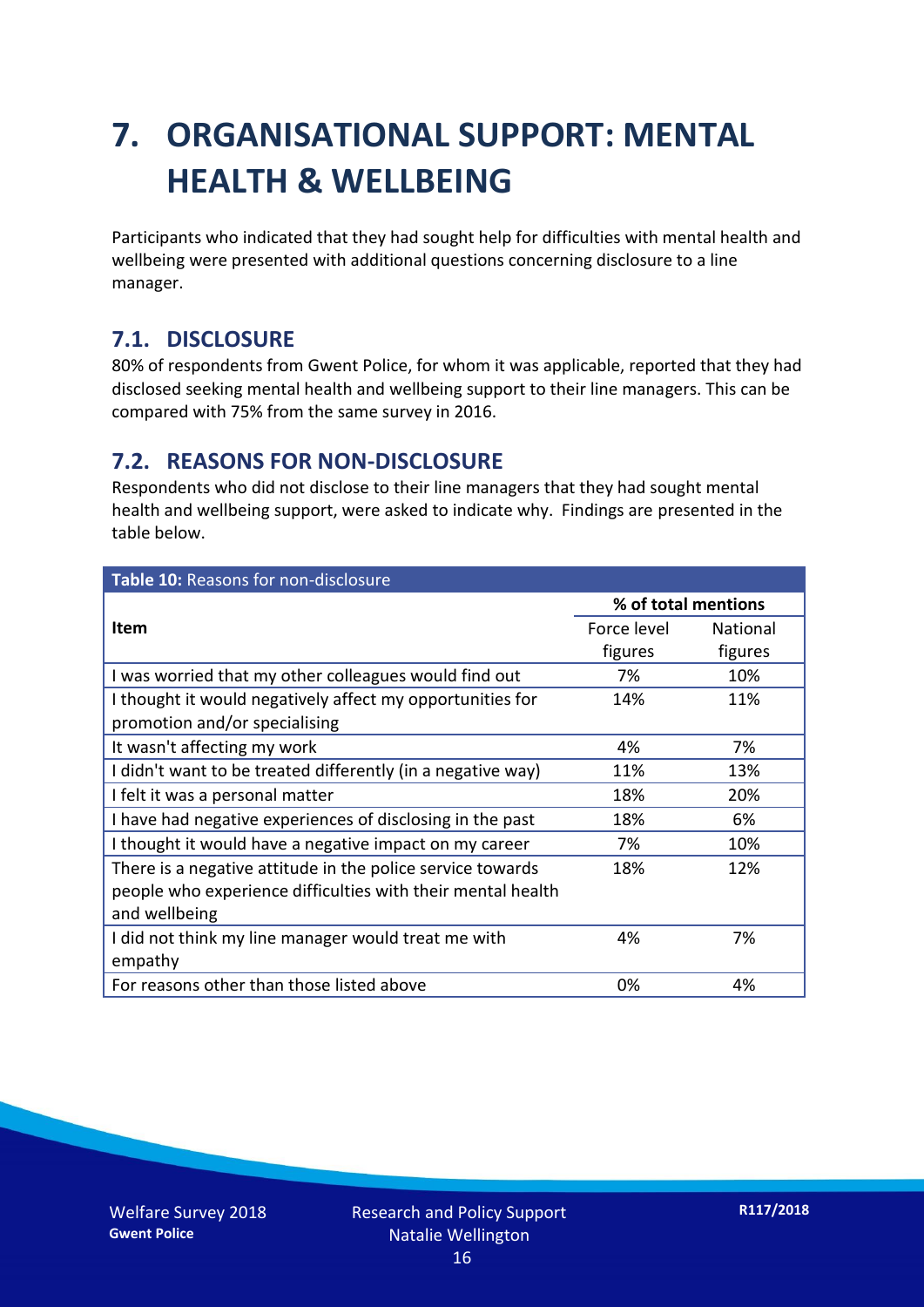#### **7.3. ATTITUDES TO MENTAL HEALTH AND WELLBEING**

All respondents were asked about the attitude of the police service towards mental health and wellbeing.

Respondents were provided with a list of statements, and asked to indicate the extent to which they agreed or disagreed with the statement.

The table below shows the percentage of respondents who agreed with three key statements about the police services attitudes towards mental health and wellbeing for both Gwent Police, and the police service as a whole.

| Table 11: Attitudes to mental health and wellbeing |                                                    |                         |
|----------------------------------------------------|----------------------------------------------------|-------------------------|
| <b>Statements</b>                                  | % of respondents that agreed with<br>the statement |                         |
|                                                    | Force level figures                                | <b>National figures</b> |
| The police service encourages staff to talk openly | 63%                                                | 45%                     |
| about mental health and wellbeing                  |                                                    |                         |
| Someone would be treated differently (in a         | 33%                                                | 37%                     |
| negative way) if they disclosed difficulties with  |                                                    |                         |
| their mental health and wellbeing                  |                                                    |                         |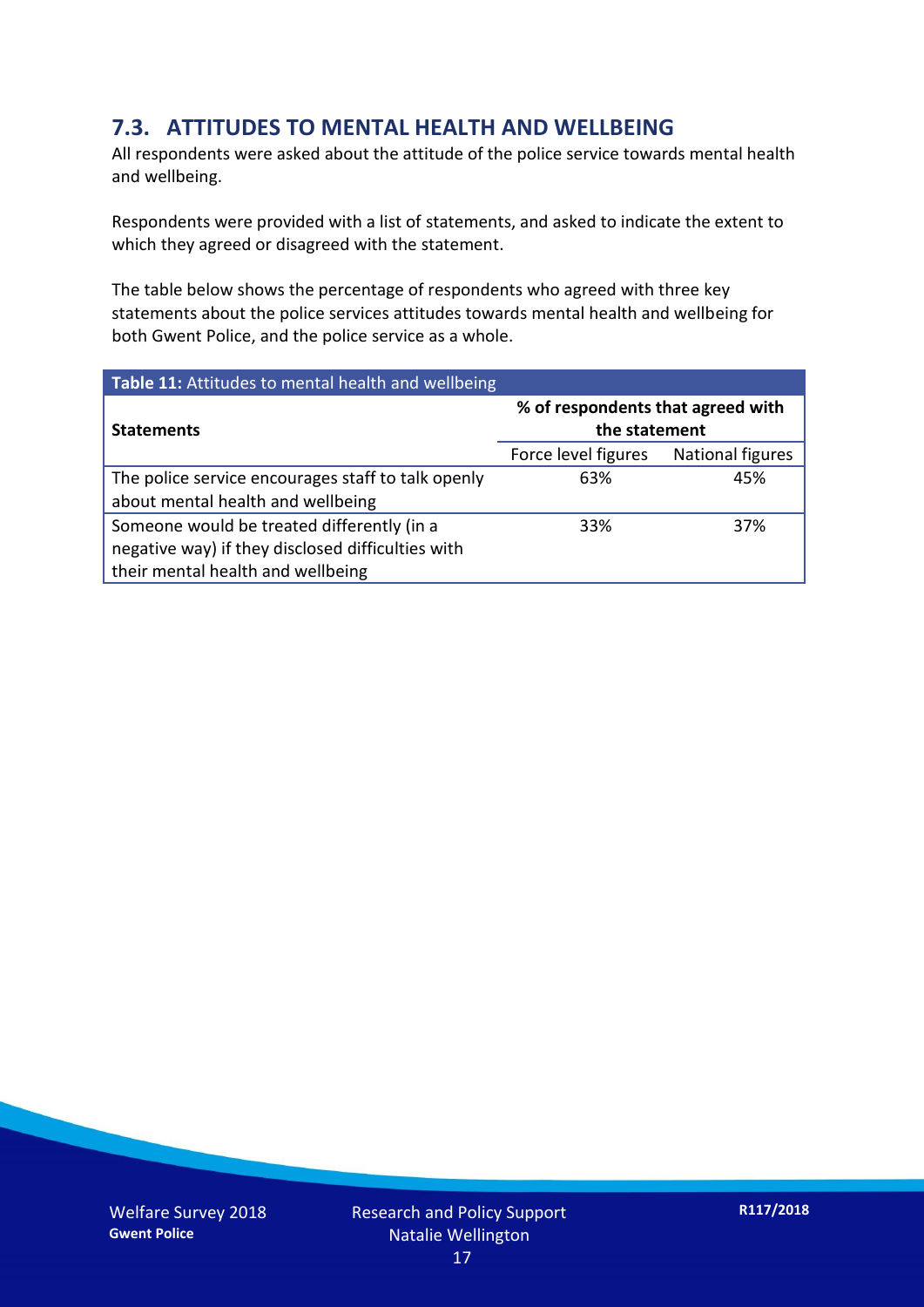### **8. Notes for JBBs**

Additional findings from the 2018 Demand, Capacity and Welfare survey are available on request from the Research and Policy department. Additional topics include, but are not limited to:

- Morale,
- Fatigue and sleep,
- Managerial mental health and wellbeing support,
- Organisational change, and
- Organisational justice.

The findings of the survey can also be broken down in more detail in terms of different demographic groups, such as rank, role or length of service. However please be aware that we can only go into a certain level of detail with this demographic data in order to preserve respondents' confidentiality.

JBBs wishing to obtain further information can contact [ResearchandDataCollection@polfed.org](mailto:ResearchandDataCollection@polfed.org) to discuss their requirements.

The Research and Policy Department only has one member of staff responsible for these data requests; please bear this in mind in terms of turnaround times and the amount of data you request when contacting the team.

All other interested parties should speak to their local JBB in the first instance.